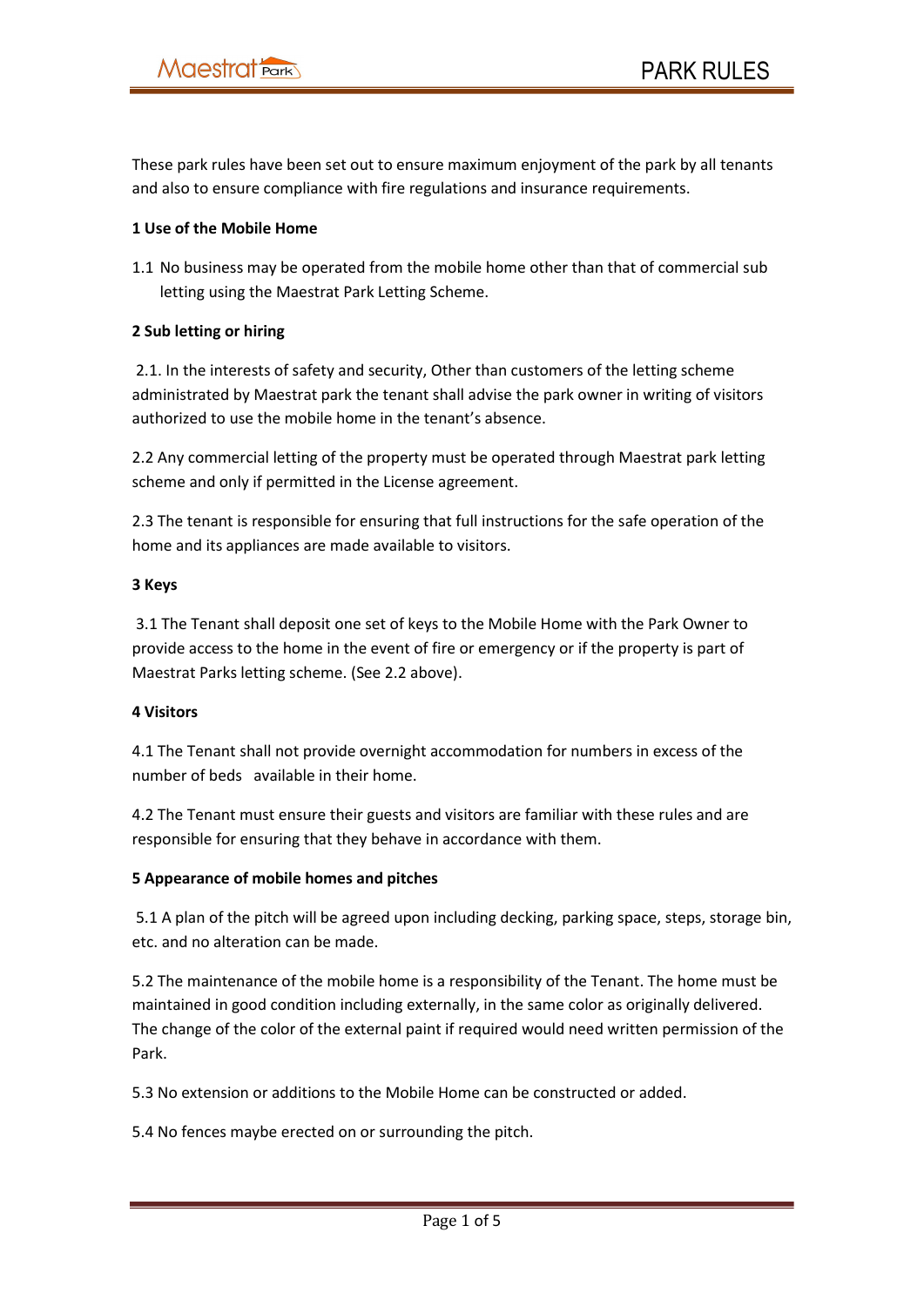5.5 No greenhouses or other additional structures can be erected or sited on the pitch unless written permission is given by Maestrat Park SL.

5.6 Pitch gardens will be laid and content agreed with the Park.

5.7 Plants and green ornaments are subject to the owner's prior approval of types and position. Removable pots, tubs or other containers can be used and sited but only in authorized places.

5.8 The park owner reserves the right to carry out such work as necessary to preserve the gardens in good condition, as well as to invoice the cost of such work to the tenant, in case of negligence on the part of the tenant.

5.9 No rubbish or refuse is to be stored, left or kept in view on the pitch and all household refuse is to be deposited in the bins provided outside the main gates of the park which must not be overfilled.

5.10 The underside of the Mobile Home (underneath decking) must be kept covered and free of rubbish, refuse or flammable material of any kind.

5.11 The pitch must be maintained in a clean and tidy condition for reasons of health and hygiene. Rotary driers must be stored away when not in use.

5.12 The decking will be barnished only using the three tones established by the park.

#### 6 Bonfires and barbecues

6.1 Bonfires or Barbecues of fuel, wood or coal are not permitted on the pitch.

 6.2 The barbecues are to be electric or gas and must be sited no closer than 2 meters from the home or caravan.

### 7. Vehicles

7.1 The speed limit all over the park is 10 km per hour.

7.2 A parking for visitors is available, in designated parking areas on the park.

7.3 The cars may not be parked in the roadways, except for the loading and unloading during a period that does not exceed 15 minutes.

7.4 No more than one car may be parked on the pitch driveway at any time. The vehicles must be taxed and insured as required by law and drivers must hold a current driving licence. Dissused vehicles must be removed from the park. The prior written approval of the park owner must be obtained before parking commercial vehicles.

### 8 Children

 8.1 Children are welcome at the park. Please ensure they are well behaved and do not cause a nuisance to other users of the park.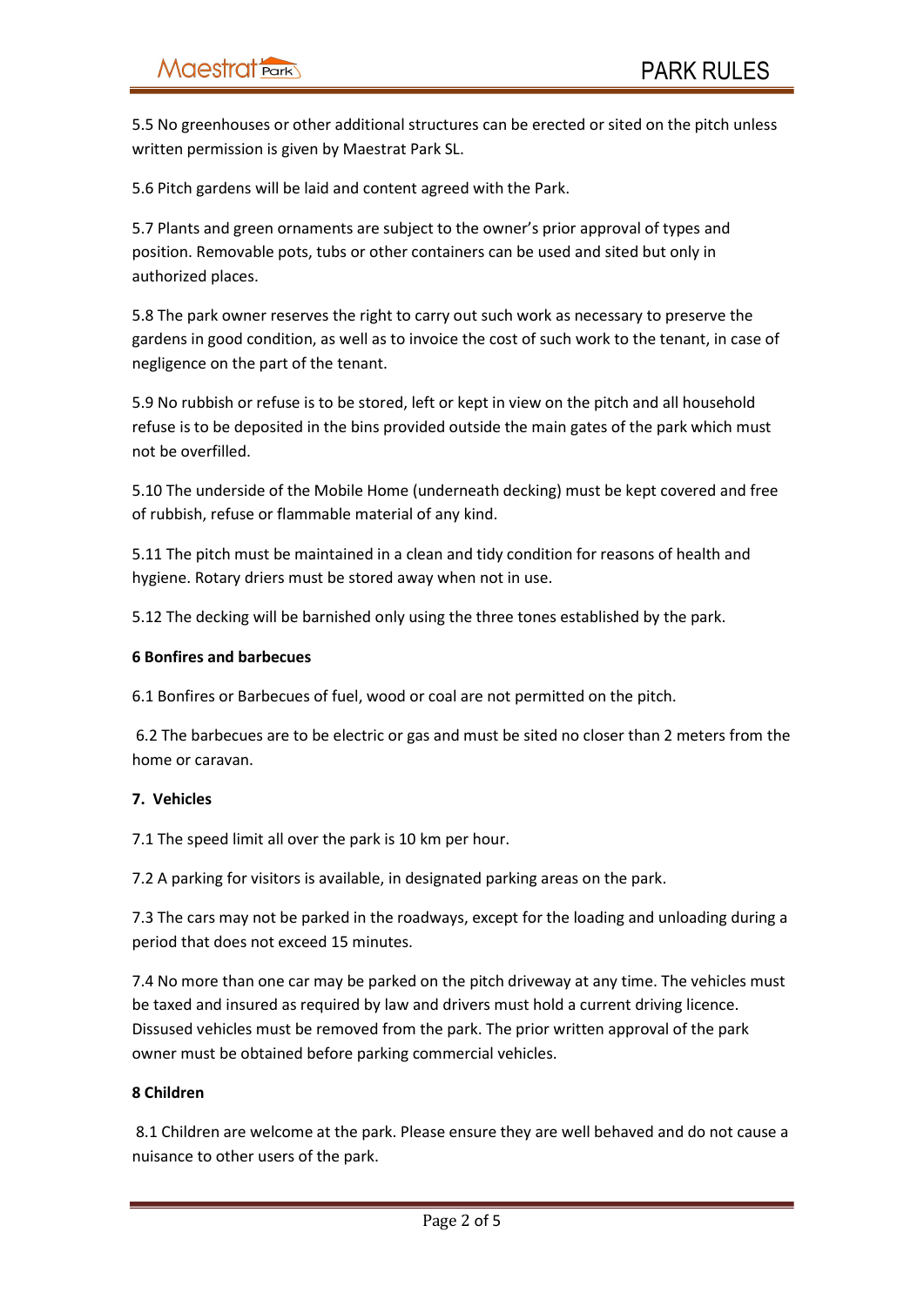#### 9 Animals

9.1 Pets are allowed by the prior approval of the park owner.

9.2 The animals must remain inside the limits of the pitch and kept on a lead in the communal park areas.

9.3 Dog fouling on the roads or common parts must be immediately cleared up by the animal's owner.

9.4 The owners of the animals must ensure that their pitch is kept free of fouling.

9.5 The park owner can take action for removal of domestic animals that consistently cause a nuisance by noise, fouling or any other causes.

#### 10 Noises

10.1 The tenants or visitors must respect the privacy and the rights of other users of the park regarding noise levels.

10.2 Radios, stereos, televisions, etc must not be used outside of the home in such a way that it causes inconveniences to neighbors or other users of the Park.

10.3 The tenants or guests are not permitted access to private places of the park (Sheds Workshops, Outbuildings etc)

#### 11. Swimming pool

11.1. The swimming pool has no Lifeguard.

11.2 Under 12-year-olds must be supervised by an adult.

11.3 The children must use floats/Arm bands if they cannot swim.

11.4 Large inflatable's are not permitted inside the swimming pool.

11.5 The opening hours of the swimming pool are 9:00 a.m. - 20:00 p.m. hours. The swimming pool will be closed between 20:00 p.m. and 9:00 a.m. hours

11.6 No animals are permitted in the swimming pool or in the swimming pool area.

11.7 No Radios/stereos permitted unless used with earphones/Headphones.

11.8 No bicycles or items that could cause inconvenience or damage are permitted in the swimming pool area.

11.9 Sharp Objects or Glass are not permitted in the swimming pool area or other objects that could break or decompose in fragments which may cause cuts or accidents.

11.10 Appropriate footwear should be worn in the Swimming Pool area.

1 1.11 the swimming pool may be closed at times due to maintenance work.